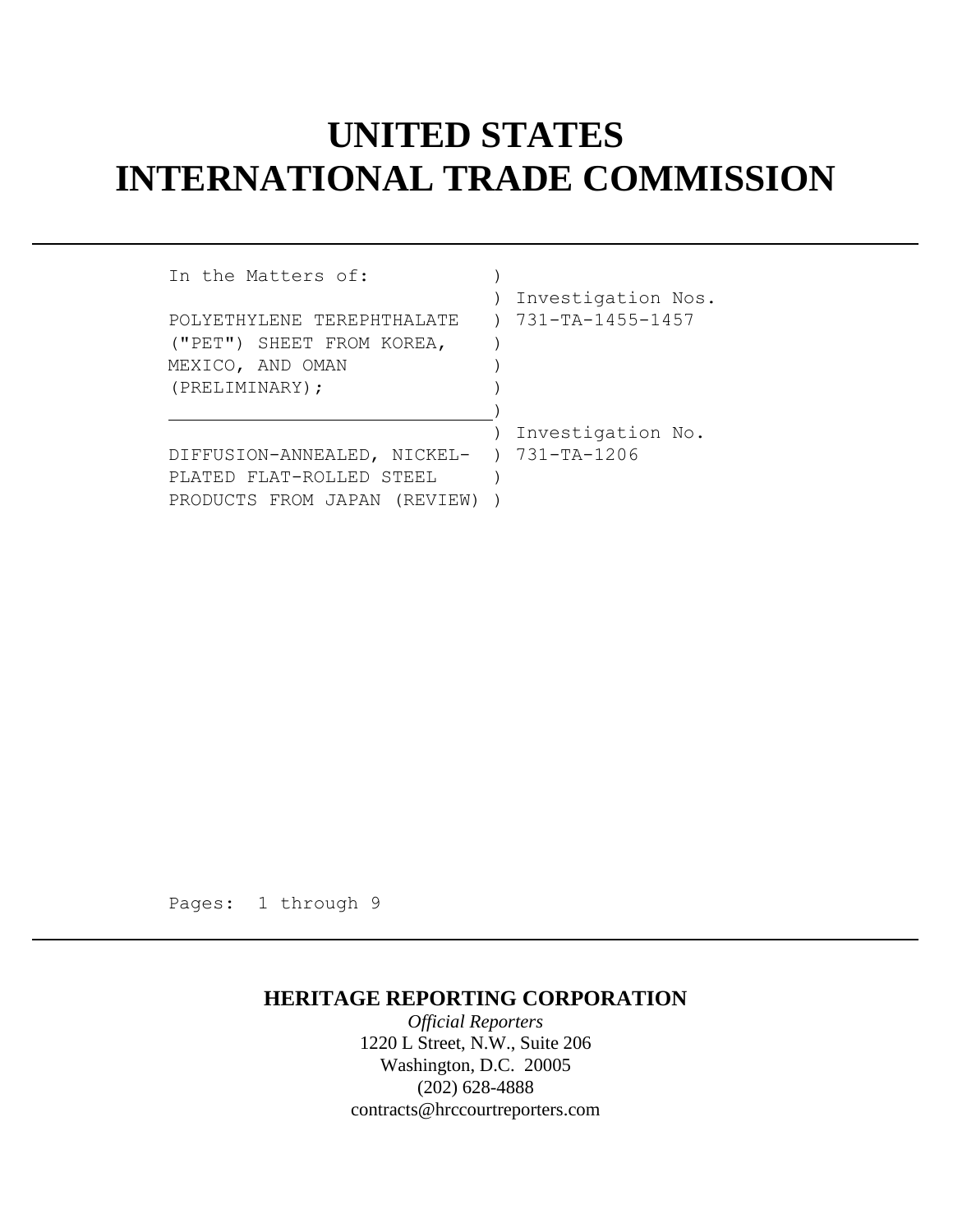# **UNITED STATES INTERNATIONAL TRADE COMMISSION**

Place: Washington, D.C.

Date: September 10, 2019

### **HERITAGE REPORTING CORPORATION**

*Official Reporters* 1220 L Street, N.W., Suite 206 Washington, D.C. 20005 (202) 628-4888 contracts@hrccourtreporters.com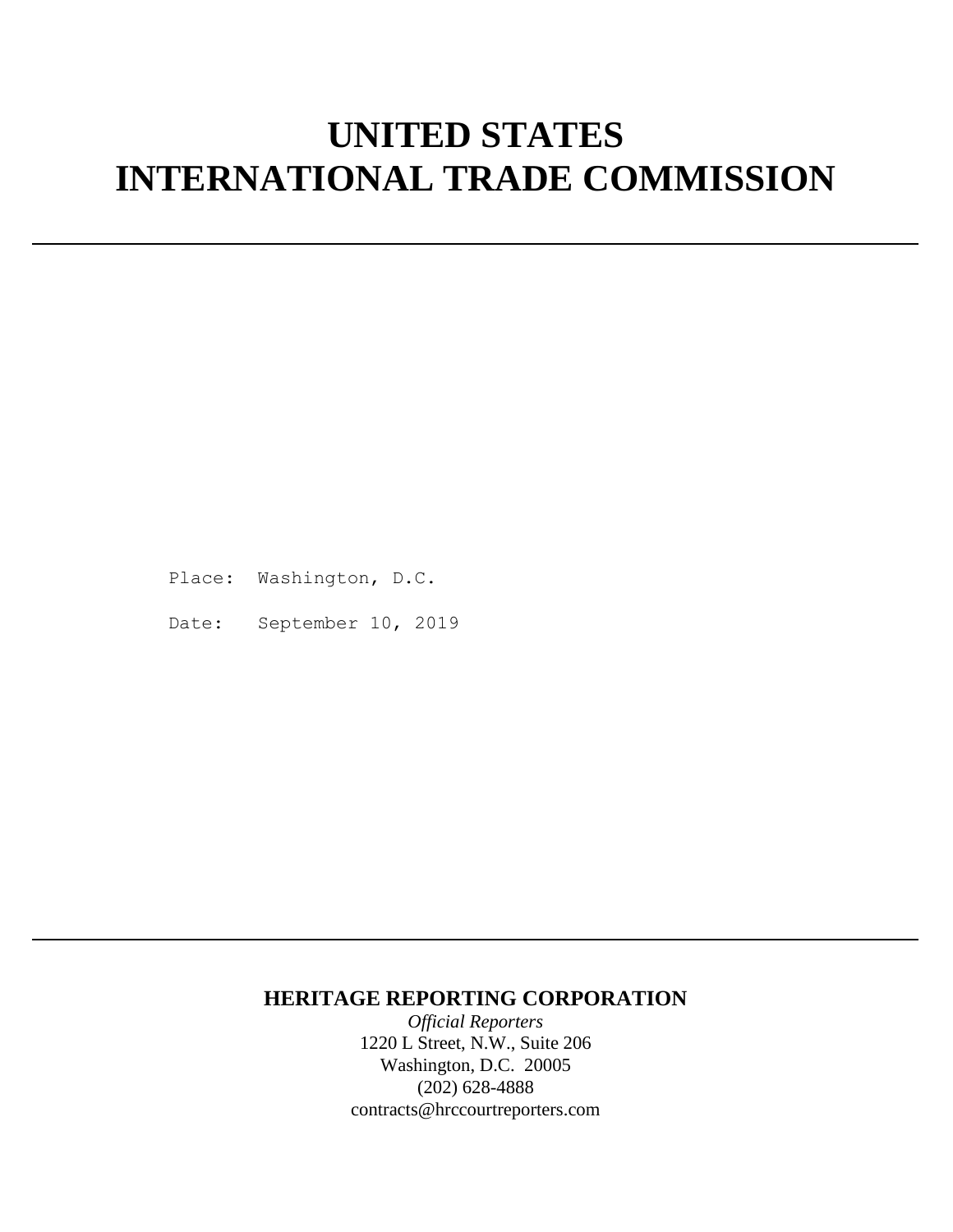THE UNITED STATES INTERNATIONAL TRADE COMMISSION

| In the Matters of:                        |               |                    |
|-------------------------------------------|---------------|--------------------|
|                                           |               | Investigation Nos. |
| POLYETHYLENE TEREPHTHALATE                | $\rightarrow$ | 731-TA-1455-1457   |
| ("PET") SHEET FROM KOREA,                 |               |                    |
| MEXICO, AND OMAN                          |               |                    |
| (PRELIMINARY);                            |               |                    |
|                                           |               |                    |
|                                           |               | Investigation No.  |
| DIFFUSION-ANNEALED, NICKEL- ) 731-TA-1206 |               |                    |
| PLATED FLAT-ROLLED STEEL                  |               |                    |
| PRODUCTS FROM JAPAN (REVIEW)              |               |                    |
|                                           |               |                    |

Room 101 500 E Street, S.W. Washington, D.C.

Tuesday, September 10, 2019

The meeting commenced, pursuant to notice, at 9:30 a.m., before the United States International Trade Commission, Commissioner DAVID S. JOHANSON presiding.

APPEARANCES:

On behalf of the Commission:

DAVID S. JOHANSON, Chairman (Presiding) RHONDA K. SCHMIDTLEIN, Commissioner JASON E. KEARNS, Commissioner RANDOLPH J. STAYIN, Commissioner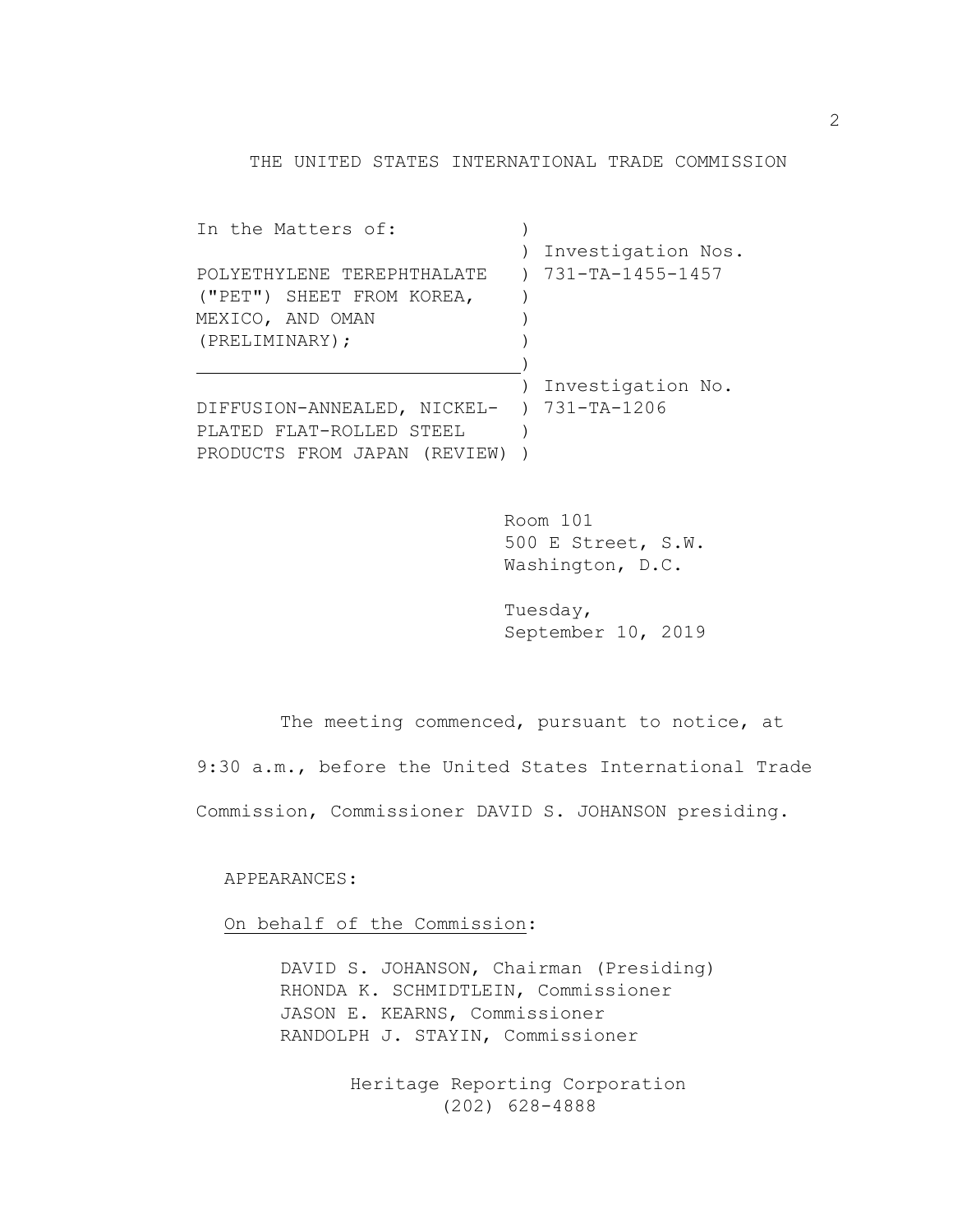AMY A. KARPEL, Commissioner

Staff:

WILLIAM R. BISHOP, Supervisory Hearings and Information Officer TYRELL BURCH, Management Analyst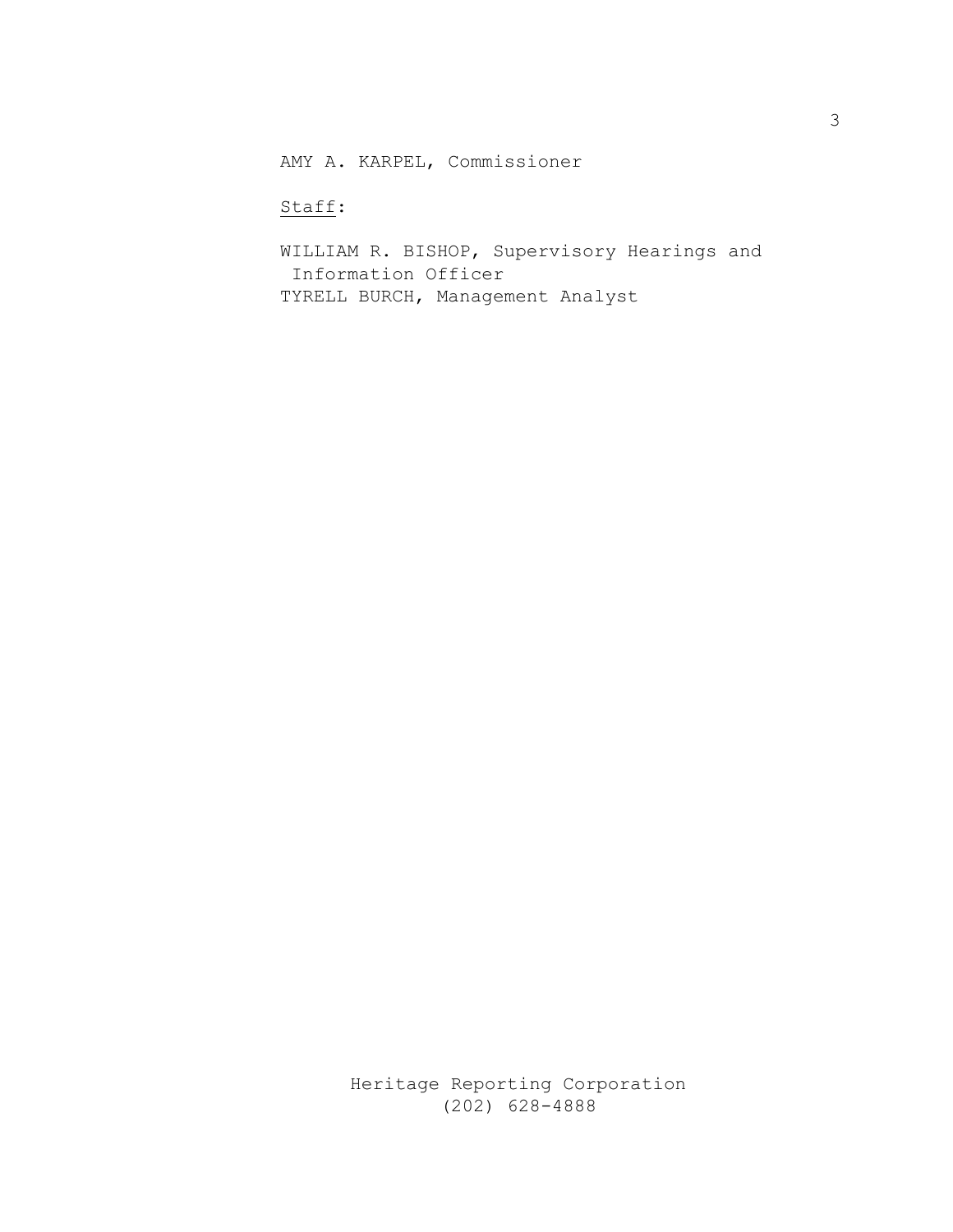APPEARANCES: (Cont'd)

### For 731-TA-1455-1457:

KRISTINA LARA, Investigator JENNIFER CATALANO, International Trade Analyst AMELIA PREECE, International Economist EMILY KIM, Accountant/Auditor CINDY PAYNE, Statistician DAVID GOLDFINE, Attorney/Advisor ELIZABETH HAINES, Supervisory Investigator

#### For 731-TA-1206:

ABU KANU, Investigator KARL TSUJI, International Industry Analyst KELSEY CHRISTENSEN, Attorney/Advisor KEYSHA MARTINEZ, Supervisory Investigator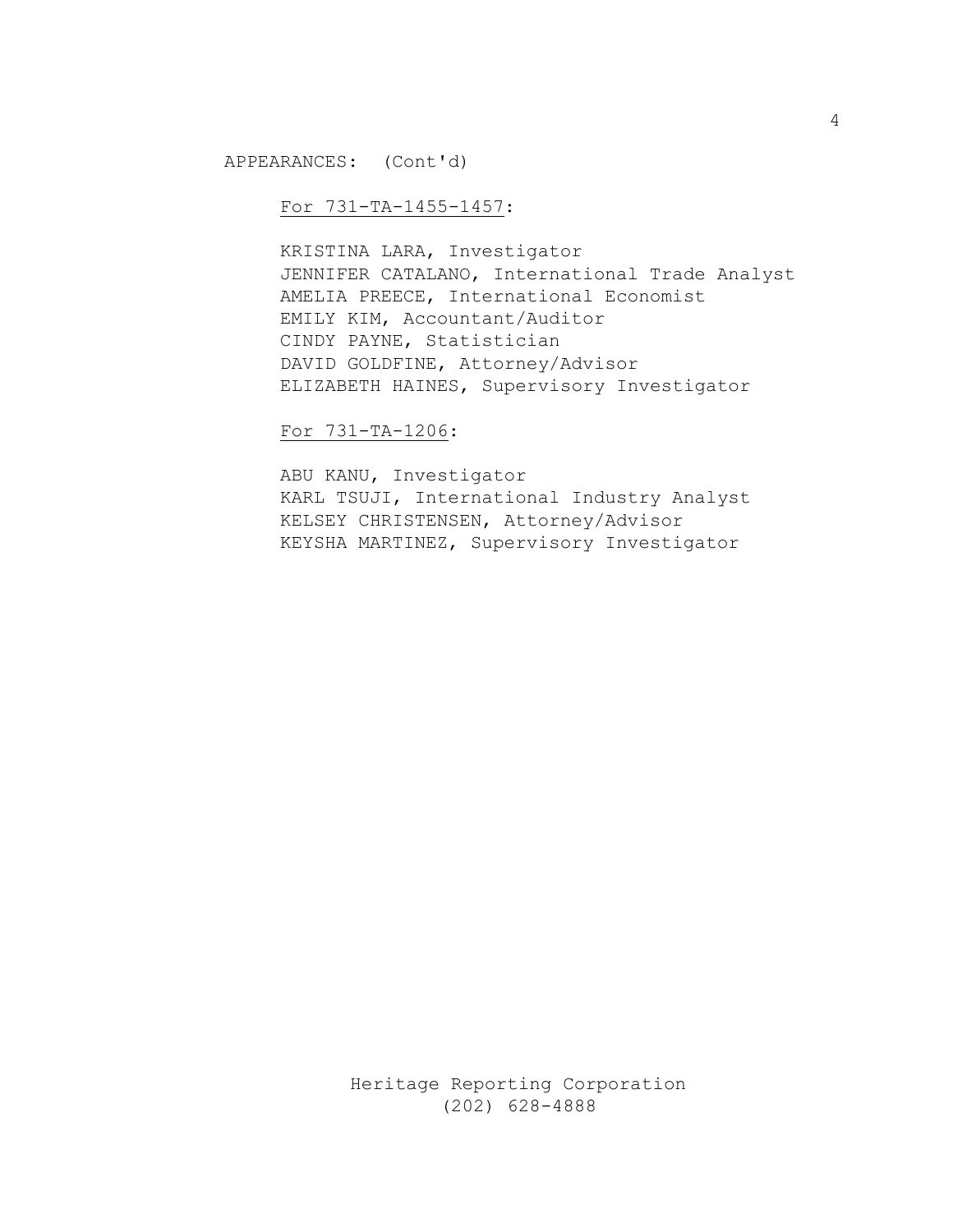## $\underline{\texttt{I}} \underline{\texttt{N}} \underline{\texttt{D}} \underline{\texttt{E}} \underline{\texttt{X}}$

| Agenda for future meetings: none                                                                                               | 4 |
|--------------------------------------------------------------------------------------------------------------------------------|---|
| Minutes: none                                                                                                                  | 4 |
| Ratification List: none                                                                                                        | 4 |
| Outstanding action jackets: none                                                                                               | 4 |
| Vote on Inv. Nos. 731-TA-1455-1457 (Preliminary)<br>(Polyethylene Terephthalate ("PET") Sheet from<br>Korea, Mexico, and Oman) | 4 |
| Vote on Inv. No. 731-TA-1206 (Review) (Diffusion<br>Annealed, Nickel-Plated Flat-Rolled Steel<br>Products from Japan)          | 6 |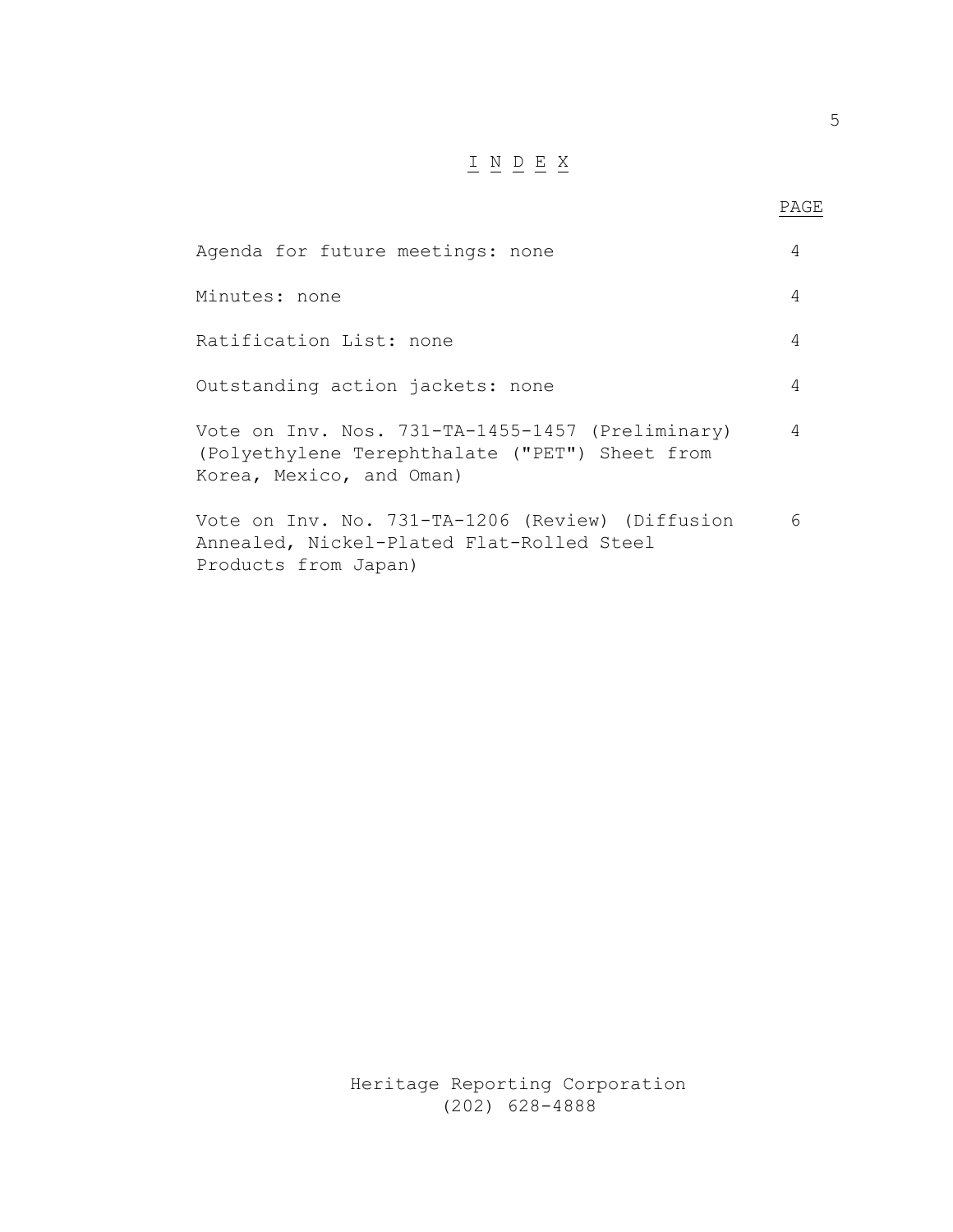| $\mathbf 1$ | $\underline{P} \underline{R} \underline{O} \underline{C} \underline{E} \underline{E} \underline{D} \underline{I} \underline{N} \underline{G} \underline{S}$ |
|-------------|-------------------------------------------------------------------------------------------------------------------------------------------------------------|
| 2           | (9:30 a.m.)                                                                                                                                                 |
| 3           | CHAIRMAN JOHANSON: Good morning, this                                                                                                                       |
| 4           | meeting of the U.S. International Trade Commission                                                                                                          |
| 5           | will now come to order. I understand that there are                                                                                                         |
| 6           | no agendas for future meetings, minutes, ratification                                                                                                       |
| 7           | lists, or outstanding action jackets to consider.                                                                                                           |
| 8           | Next, we turn to the vote on the preliminary                                                                                                                |
| 9           | phase of Investigation Nos. 731-TA-1455-1457,                                                                                                               |
| 10          | concerning Imports of Polyethylene Terephthalate, or                                                                                                        |
| 11          | PET, Sheet from Korea, Mexico, and Oman.                                                                                                                    |
| 12          | Welcome to Ms. Haines and the staff who                                                                                                                     |
| 13          | participated in these investigations.                                                                                                                       |
| 14          | Are there any questions for the staff?                                                                                                                      |
| 15          | (No response.)                                                                                                                                              |
| 16          | CHAIRMAN JOHANSON: Are there any additions                                                                                                                  |
| 17          | or corrections to the staff report?                                                                                                                         |
| 18          | MS. HAINES: Elizabeth Haines. The                                                                                                                           |
| 19          | revisions are contained in Memo INVRR084.                                                                                                                   |
| 20          | CHAIRMAN JOHANSON: Is there any objection                                                                                                                   |
| 21          | to approval of the staff report, as revised?                                                                                                                |
| 22          | (No response.)                                                                                                                                              |
| 23          | CHAIRMAN JOHANSON: Hearing none, it is                                                                                                                      |
| 24          | approved.                                                                                                                                                   |
| 25          | Mr. Secretary, will you please call the                                                                                                                     |
|             | Heritage Reporting Corporation<br>$(202)$ 628-4888                                                                                                          |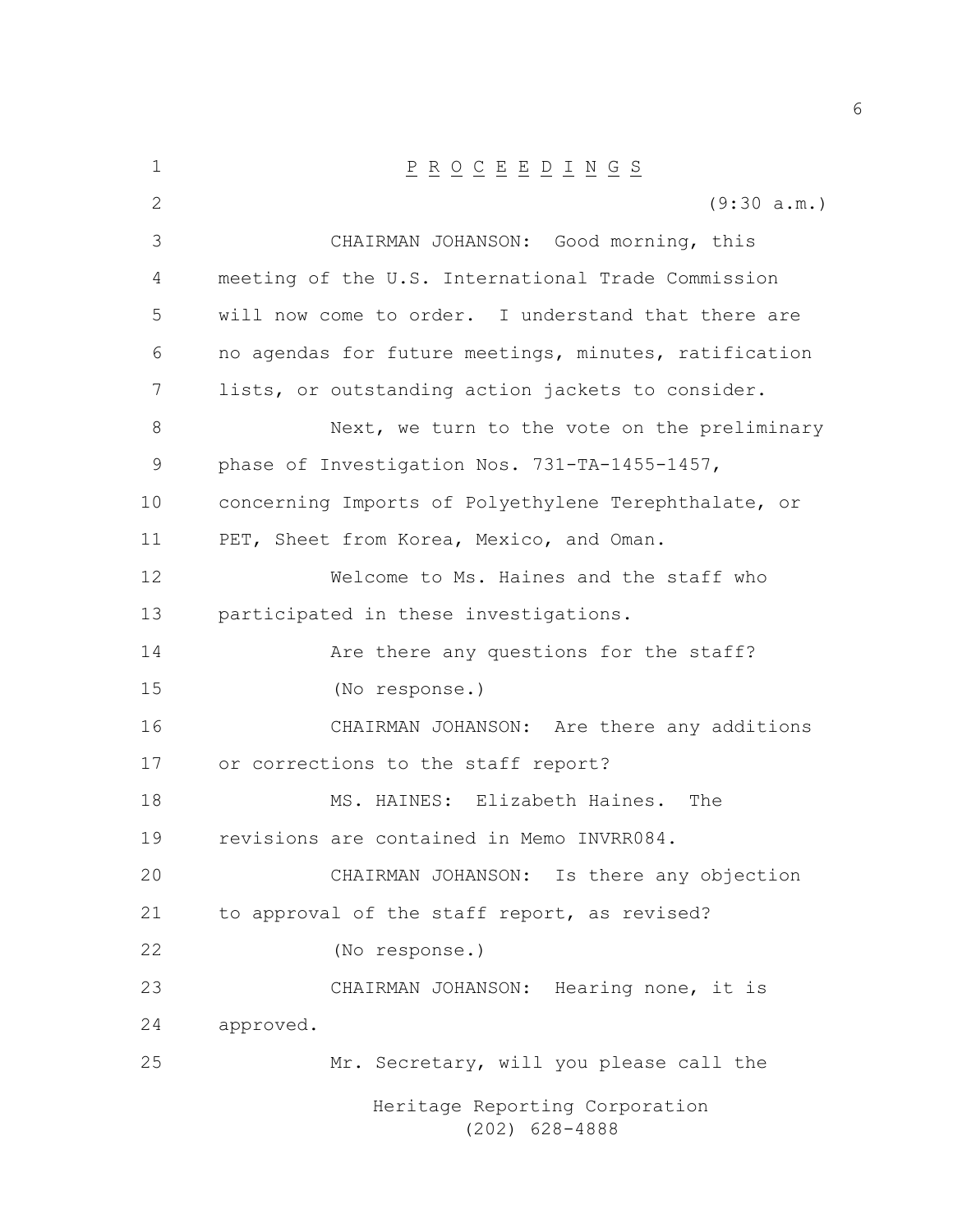roll.

Heritage Reporting Corporation MR. BISHOP: Commissioner Stayin? COMMISSIONER STAYIN: Affirmative. MR. BISHOP: I need your microphone, please. COMMISSIONER STAYIN: Affirmative. MR. BISHOP: Commissioner Schmidtlein? COMMISSIONER SCHMIDTLEIN: I vote to terminate the investigation with respect to Mexico, and I vote in the affirmative with respect to Korea and Oman. MR. BISHOP: Commissioner Kearns? COMMISSIONER KEARNS: I concur with Commissioner Schmidtlein. MR. BISHOP: Commissioner Johanson? CHAIRMAN JOHANSON: I vote in the affirmative with respect to Korea and Oman, but I vote to terminate with respect to Mexico. MR. BISHOP: Commissioner Karpel? COMMISSIONER KARPEL: I vote in the affirmative with respect to imports from Korea and Oman. I vote to terminate the investigation with respect to Mexico. MR. BISHOP: Mr. Chairman, the Commission has reached affirmative determinations with respect to Korea and Oman. The Commission has determined to

(202) 628-4888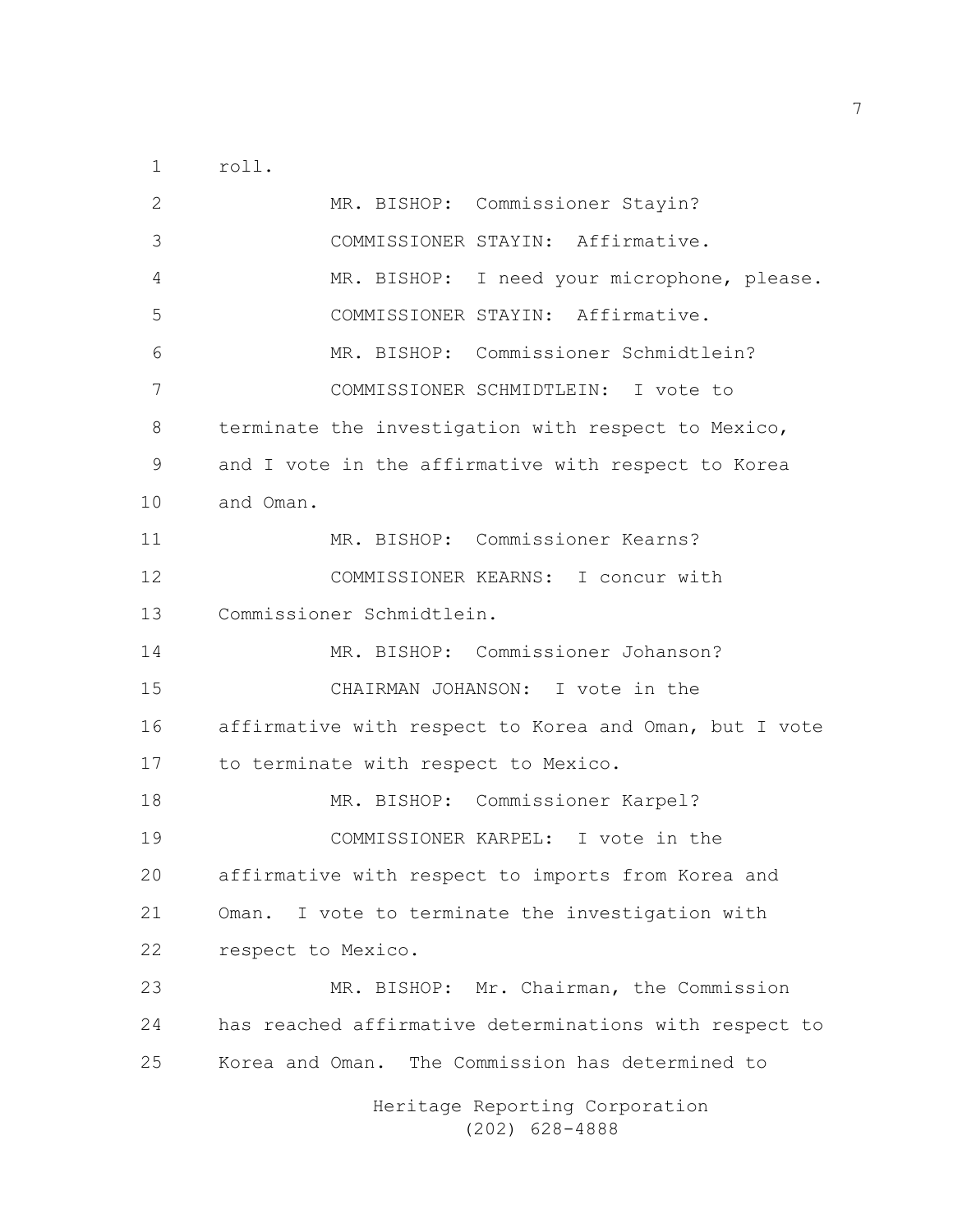Heritage Reporting Corporation (202) 628-4888 terminate the investigation with respect to Mexico. CHAIRMAN JOHANSON: Thank you, Mr. Secretary. Further information concerning these determinations will be in the press release. Views of the Commission are currently scheduled to be completed and filed on September 20, 2019. Thank you to all staff who participated in these investigations. We will now pause for a moment while we change staff for the next vote. (Pause.) CHAIRMAN JOHANSON: Next, we turn to the vote on the review of Investigation No. 731-TA-1206, concerning Imports of Diffusion-Annealed, Nickel- Plated Flat-Rolled Steel Products from Japan. Welcome to Ms. Martinez and the staff who participated in this investigation. **Are there any questions for the staff?**  (No response.) CHAIRMAN JOHANSON: Are there any additions or corrections to the staff report? MS. MARTINEZ: Keysha Martinez, Office of Investigations. There are no revisions or additions to the staff report. CHAIRMAN JOHANSON: Is there any objection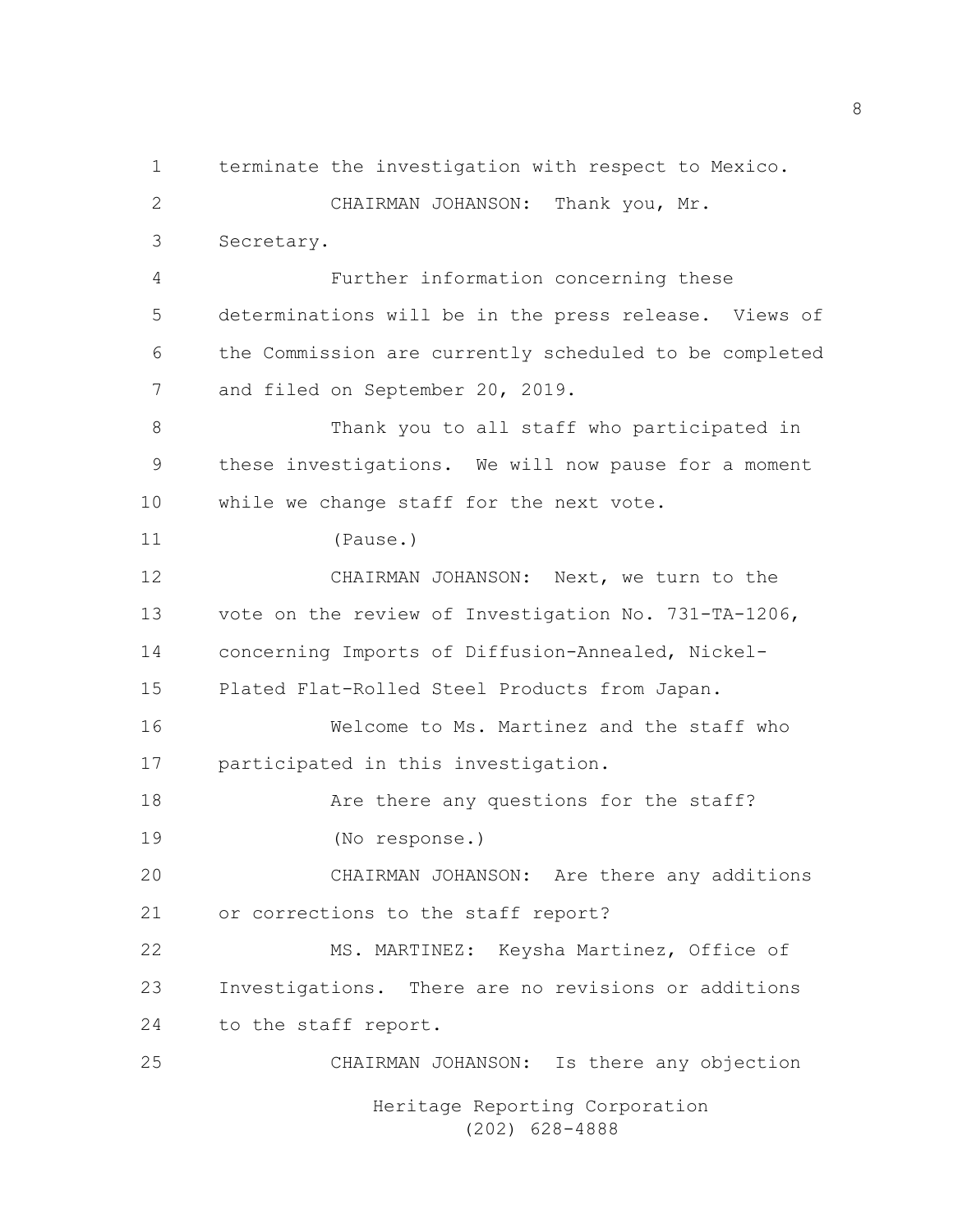Heritage Reporting Corporation (202) 628-4888 to approval of the staff report? (No response.) CHAIRMAN JOHANSON: Hearing none, it is approved. Mr. Secretary, will you please call the roll. MR. BISHOP: Commissioner Johanson? CHAIRMAN JOHANSON: I vote in the affirmative. MR. BISHOP: Commissioner Kearns? COMMISSIONER KEARNS: I vote in the affirmative. MR. BISHOP: Commissioner Stayin is not participating. Commissioner Karpel is not participating. Commissioner Schmidtlein? COMMISSIONER SCHMIDTLEIN: I vote in the affirmative. MR. BISHOP: Mr. Chairman, the Commission has reached an affirmative determination. CHAIRMAN JOHANSON: Thank you, Mr. Secretary. Further information concerning this determination will be in the press release. Views of the Commission are currently scheduled to be completed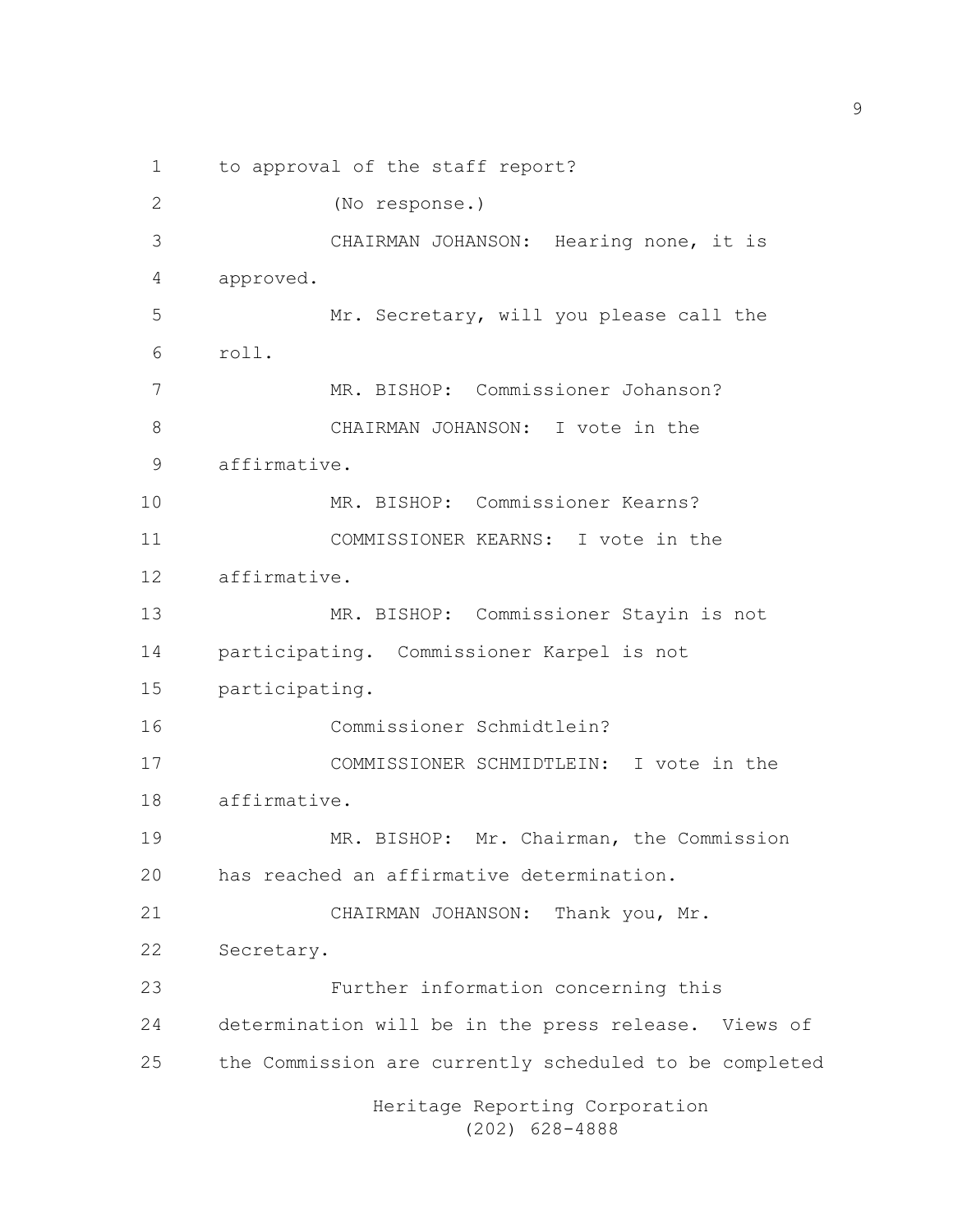| $\mathbf 1$    | and filed by September 24, 2019.            |
|----------------|---------------------------------------------|
| 2              | Thank you to all staff who participated in  |
| 3              | this investigation.                         |
| $\overline{4}$ | Seeing no other business before the         |
| $\mathsf S$    | Commission, this meeting is adjourned.      |
| $6\,$          | (Whereupon, at 9:35 a.m. the meeting in the |
| 7              | above-entitled matter was concluded.)       |
| 8              | //                                          |
| $\mathsf 9$    | //                                          |
| $10\,$         | //                                          |
| 11             | //                                          |
| 12             | //                                          |
| 13             | //                                          |
| 14             | //                                          |
| 15             | //                                          |
| 16             | //                                          |
| 17             | //                                          |
| 18             | //                                          |
| 19             | //                                          |
| 20             | //                                          |
| 21             | $\!/\!$                                     |
| 22             | $\!/\!$                                     |
| 23             | $\!/\!$                                     |
| 24             | $\!/\!$                                     |
| 25             | $\frac{1}{2}$                               |
|                |                                             |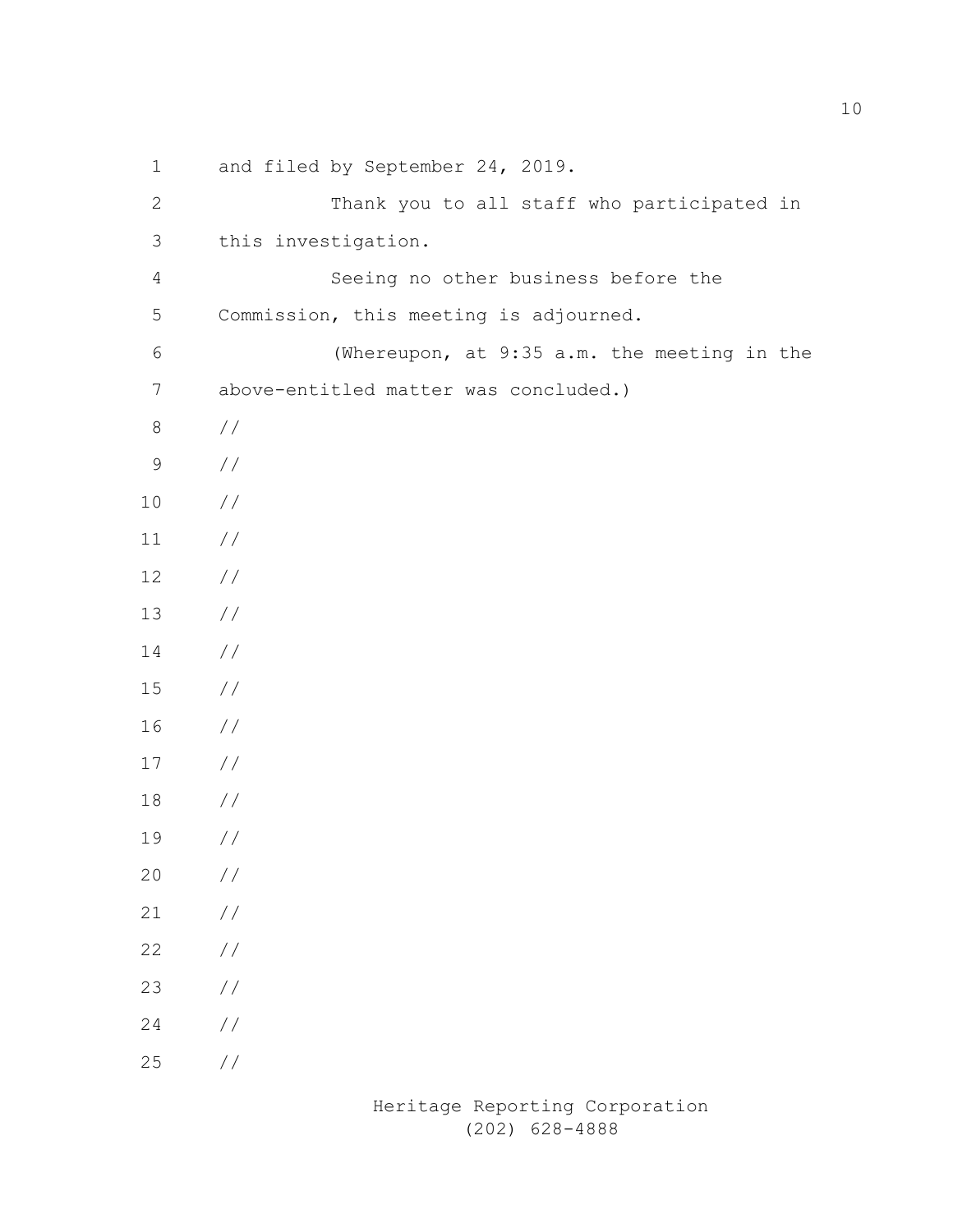#### **CERTIFICATION OF TRANSCRIPTION**

**TITLE**: Polyethylene Terephthalate ("Pet") Sheet from Korea, Mexico & Oman; Diffusion-Annealed, Nickel-Plated Flat-Rolled Steel Products from Japan **INVESTIGATION NOs.**: 731-TA-1455-1457; and 731-TA-1206

**HEARING DATE**: September 10, 2019

**LOCATION**: Washington, D.C.

**NATURE OF HEARING**: Commission Meeting

I hereby certify that the foregoing/attached transcript is a true, correct and complete record of the above-referenced proceeding(s) of the U.S. International Trade Commission.

DATE: 9/10/19

La Showe Rebyer

SIGNED:

Signature of the Contractor or the Authorized Contractor's Representative 1220 L Street, N.W. - Suite 206 Washington, D.C. 20005

I hereby certify that I am not the Court Reporter and that I have proofread the above-referenced transcript of the proceeding(s) of the U.S. International Trade Commission, against the aforementioned Court Reporter's notes and recordings, for accuracy in transcription in the spelling, hyphenation, punctuation and speakeridentification, and did not make any changes of a substantive nature. The foregoing/attached transcript is a true, correct and complete transcription of the proceeding(s).

SIGNED:

Signature of Proofreader

I hereby certify that I reported the abovereferenced proceeding(s) of the U.S.